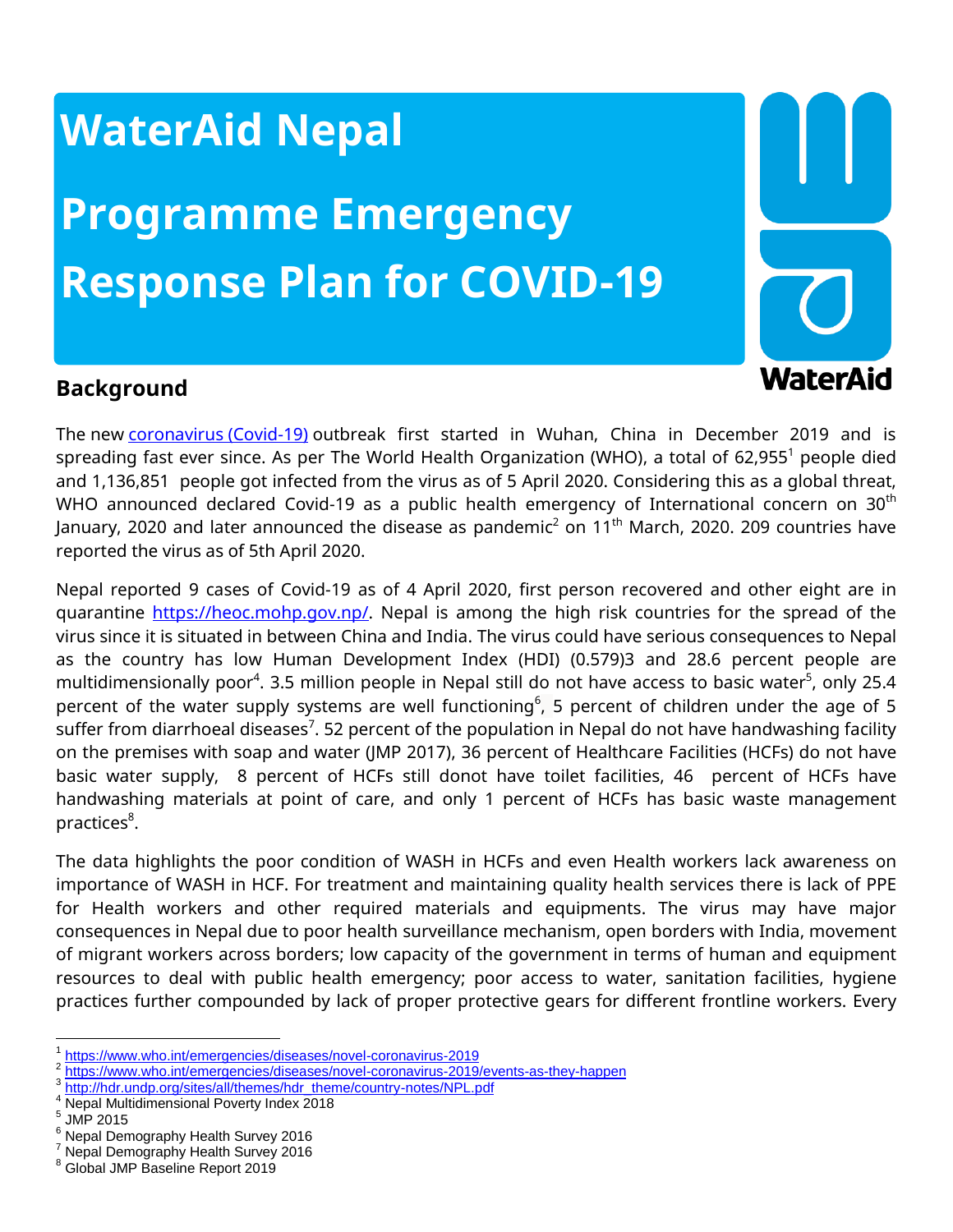year, many people die from Acute Respiratory Infections (ARI) related incidents due to lack of proper services in Nepal. The total ARI-related deaths at healthcare facilities were reported to be 127 in 2017/18. ARI case fatality rate per thousand at healthcare facility is 0.05 per 1000 in FY 2017/18. Therefore, the situation can be aggravated and alarming if Covid-19 spreads in Nepal.

Although the government of Nepal started some initiatives like screening of possible infected persons in all seven provinces, health screening in all border points, partial lockdown from 19 March moving to a complete lock-down of the country from March 23 onwards, banning public gatherings, movement of people and restriction in vehicular movement except for emergency purposes and ban of all domestic and international flights till April 15, 2020. The government has allocated Isolation ward in six hub hospitals and key satellite hospitals; operation of hotline service sharing information about the disease and raising awareness through mass media. The Government has also activated the Health Cluster to take joint measures to control the disease. However, the country is facing problems like lack of sufficient human resource, enough testing kits and viral transport medium (a box used to transport samples) to handle a possible outbreak. We also lack the capacity to test, trace, isolate - effectively. The health personnel working in frontline lack sufficient safety gears used while testing people.

In this context, WaterAid Nepal aims to support the initiatives of Government of Nepal (primarily Ministry of Health and Population (MoHP) and WASH cluster) for preparedness of response against the possible outbreak of Covid-19 in Nepal. WAN's approach is to primarily build on the existing work on integration of hygiene promotion in routine immunization supporting the Family Welfare Division of Ministry of Health and Population at a federal level. Our work on mainstreaming hygiene promotion, is integral to our WASH interventions in all working areas (32 local municipalities / rural municipalities - 5 districts currently), it will be scaled up in 753 municipalities and 77 districts, and the work in HCF for WASH standards in Bardiya district. In addition, WAN will coordinate with the Ministry of Water Supply and WASH Cluster for response activities especially at the local municipality/rural municipality level.

- a) **Response through ongoing hygiene integration work:** The hygiene promotion through routine immunizastion project is in the process of scaling up in 77 districts (753 RM/M) across the country after successful piloting in five districts of Nepal. WAN will exhibit its support aligning with the GoN's activities and plans, particularly to strengthen the capacity of the Government of Nepal to sensitize people about the importance of sanitation and hygiene, handwashing and other mass awareness initiatives against Covid-19 focusing on hygiene behavior change. At the federal level, WAN is in the core committee of National Health Education, Information and Communication Center (NHEICC) whi is the communications lead for the Government, co-lead by WHO. Consistent Covid-19 prevention awareness materials and innovative, creative and easy to use hygiene promotion behavior change messages have been prepared, where WAN will support to enable its outreach to communities we work with. WAN will actively participate in the various stakeholder mechanisms for Covid-19 response: NHEICC led meetings, Health Emergency Operation Centre (HEOC), Health cluster, WASH cluster, and AIN.
- b) **Response in WASH project areas:** In addition, WAN will coordinate and collaborate with its partners who are working in different districts, and who might be at higher risk being exposed to our target population such as working in communities bordering to India and China or high migration rate or working in healthcare facilities. WAN will regularly share information and updates on COVID-19 and advise them to take necessary precautions while working in the districts. WAN will assess the immediate needs in working areas with partners, and identify appropriate response needs – in lockdown phase, early response and recovery – with adequate assessment of the unfolding scenario. Some initial areas of intervention community hygiene awareness through miking services, handwashing stations, availability of soap and water, advising on water quality and quantity so local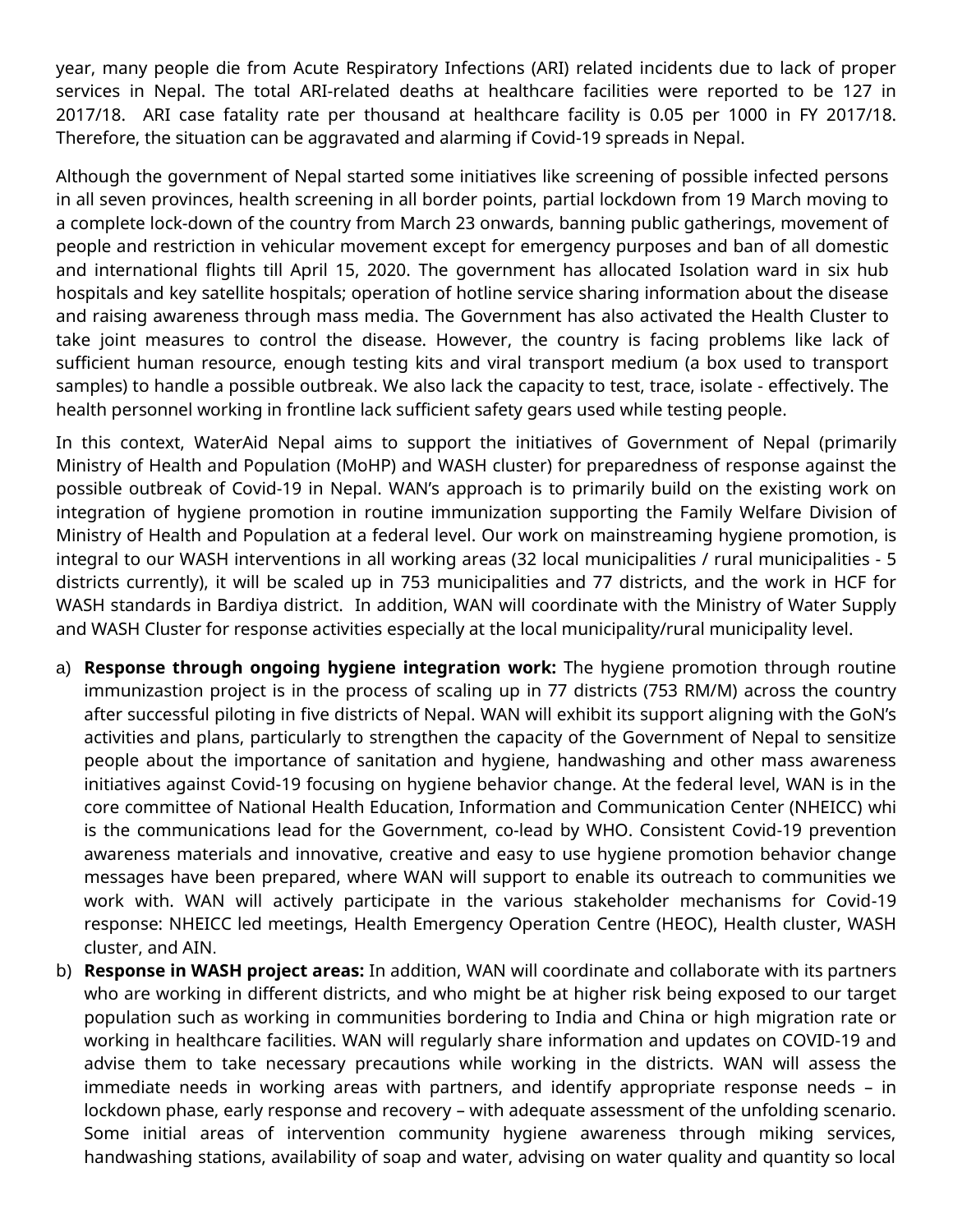government and user committees can plan contingency for water supply, to be further developed as per the local needs. WAN will work with NWSC in Lahan to support them on water contingency planning and share experiences and learning with the WASH cluster.

c) **Coordinate and collaborate with WASH cluster on WASH response and advocacy:** WAN will coordinate with WASH Cluster at the national level to promote hygiene behavior change messages through different mediums. WAN will support sanitation workers network in 3 Municipalities to contribute PPE for sanitation workers as a way to highlight and prioritise the issue as sanitation work is an essential service but sanitation workers are vulnerable and exposed to risks of various infections. WAN will extensively promote handwashing, and demonstrate handwashing stations – feet operated – in identified public spaces and hubs where people need access in collaboration with local municipal governments. WAN will furthermore work rigorously on hygiene promotion in School and Healthcare facilities and meeting the basic WASH service levels as an ongoing part of our work. WAN will coordinate at District level and Rural municipality level in the respective cluster - Health, Protection and WASH cluster through our partners at our working locations. WAN will technically support WASH cluster to develop questionnaire for isolation wards for assessing Hub and satellite Hospitals focusing on water, sanitation and Hygiene standard as stated in draft National WASH in HCF standard led by MoHP. Alongside, WAN will advocate for integration of WASH as a crucial part of the multi-sector response to Covid-19 – highlighting the need for access to hygiene facilities for all, water availability, and reaching unreached communities.

#### **Three Phases of Response:**

**Phase 1 :** Rapid Response focuses on media and communications 'WASH as a first line of defence against Covid-19' and demonstrate models for handwashing facilities – feet operated.

**Phase 2 :** Intermediate Response focuses on Behaviour change interventions, WASH contingency plans, scaling-up WASH facilities in the communities and Municipalities (Rural and Urban)

**Phase 3:** Long term Response focuses on strengthening local WASH systems and sustaining behaviour change

*(Based on experience of three phases of intervention, some long term interventions shall be designed)*

**WaterAid Nepal:** WaterAid Nepal (WAN) is an international non governmental organization working in Nepal since 1987. The organization has been working towards promoting greater accountability and effectiveness to deliver WASH services for the vulnerable and marginalized people, with specific attention to the special needs of women and girls; children and people with disabilities. WAN works with local partners, technical experts, government authorities and communities to support the delivery of integrated WASH services to vulnerable and marginalized communities, helping to transform lives. WAN has been focusing on supporting the delivery of WASH services primarily to the most marginalised groups and individuals, while also working to empower people, so that they manage WASH resources sustainably and take actions for their rights to water and sanitation. WAN delivers integrated WASH services considering Rights to Water and Sanitation as envisaged by the Constitution of Nepal, 2015, guided by a Human rights approach.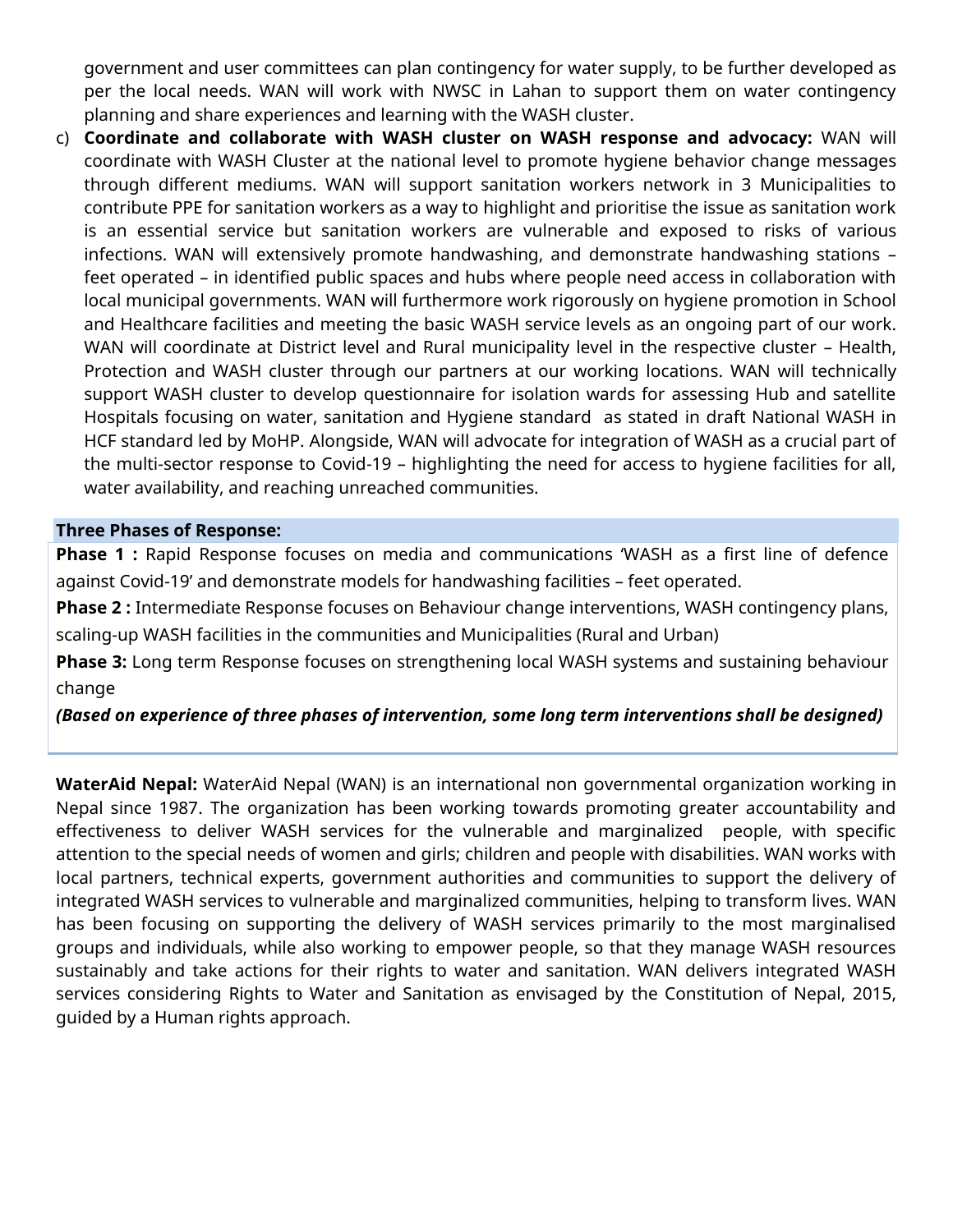#### **Results Framework for Covid-19 Response**

**Goal:** Local governments, partners, local water, sanitation and health institutions and vulnerable and marginalized communities, in selected municipalities/rural municipalities of Nepal are equipped with appropriate knowledge and access to water, sanitation and hygiene facilities to respond to the Covid-19 pandemic.

#### **Objectives:**

- 1. To raise awareness at the community level about the importance of sanitation and hygiene to help prevent the spread of the Covid-19.
- 2. To support the Government of Nepal in its preparedness and response to an outbreak of Covid-19 through hygiene promotion interventions, handwashing facilities and basic WASH provisions.
- **3.** To support local governments to develop WASH contingency plan to ensure availability of essential services like water supply and sanitation services during emergency.

| <b>Outcome</b>                                                                                                                                                                               | <b>Outputs (Results)</b>                                                                                                                                                                                                                                                                                                                                                                                                                        | <b>Activities</b>                                                                                                                                                                                                                                                                                                                                                                                                                                                                                                                                                                                                                                                                                                                                                                                                                                                                                |
|----------------------------------------------------------------------------------------------------------------------------------------------------------------------------------------------|-------------------------------------------------------------------------------------------------------------------------------------------------------------------------------------------------------------------------------------------------------------------------------------------------------------------------------------------------------------------------------------------------------------------------------------------------|--------------------------------------------------------------------------------------------------------------------------------------------------------------------------------------------------------------------------------------------------------------------------------------------------------------------------------------------------------------------------------------------------------------------------------------------------------------------------------------------------------------------------------------------------------------------------------------------------------------------------------------------------------------------------------------------------------------------------------------------------------------------------------------------------------------------------------------------------------------------------------------------------|
| <b>Outcome 1: Increased</b><br>knowledge and<br>awareness of hygiene<br>behaviours for<br>prevention and<br>precautions against<br>Covid-19 in vulnerable<br>and marginalized<br>communities | Coordinated with relevant<br>$1_{\cdot}$<br>stakeholders (both at<br>federal and local level) to<br>deal with possible outbreak<br>of Covid-19<br>2. 87 Information centers /<br>Help Desks are established<br>to sensitize the people<br>against Covid-19<br>15 Municipalities (Rural and<br>3.<br>Urban) and 210000 people<br>are sensitized through<br>appropriate channels and<br>media on the importance of<br>Sanitation, Hygiene to help | 1. In coordination with NHEICC, prepare posters, Jingles for radio, TV,<br>social media through creative process in Nepali and local languages<br>for mass awareness on prevention of Covid-19.<br>2. Mobilizing appropriate local media, miking, having high outreach at<br>working RMs/Ms to deliver the hand hygiene and sanitation &<br>hygiene messages with a priority for preparing the community to<br>help prevent the spread of Covid-19.<br>3. Establish Information Centre/Help Desks in the RM offices, Health<br>Institutions to disseminate information and messages among the<br>communities against Covid-19.<br>4. Meetings / interactions between stakeholders, particularly with<br>WASH clusters, Health cluster, AIN working groups and disaster<br>management committee as relevant to strategize for a multi-<br>sectoral Covid-19 emergency response preparedness plan. |

**4.** To influence the government to priotise WASH in general, particularly the vulnerable and marginalized communities and protect the health, dignity and safety of sanitation workers.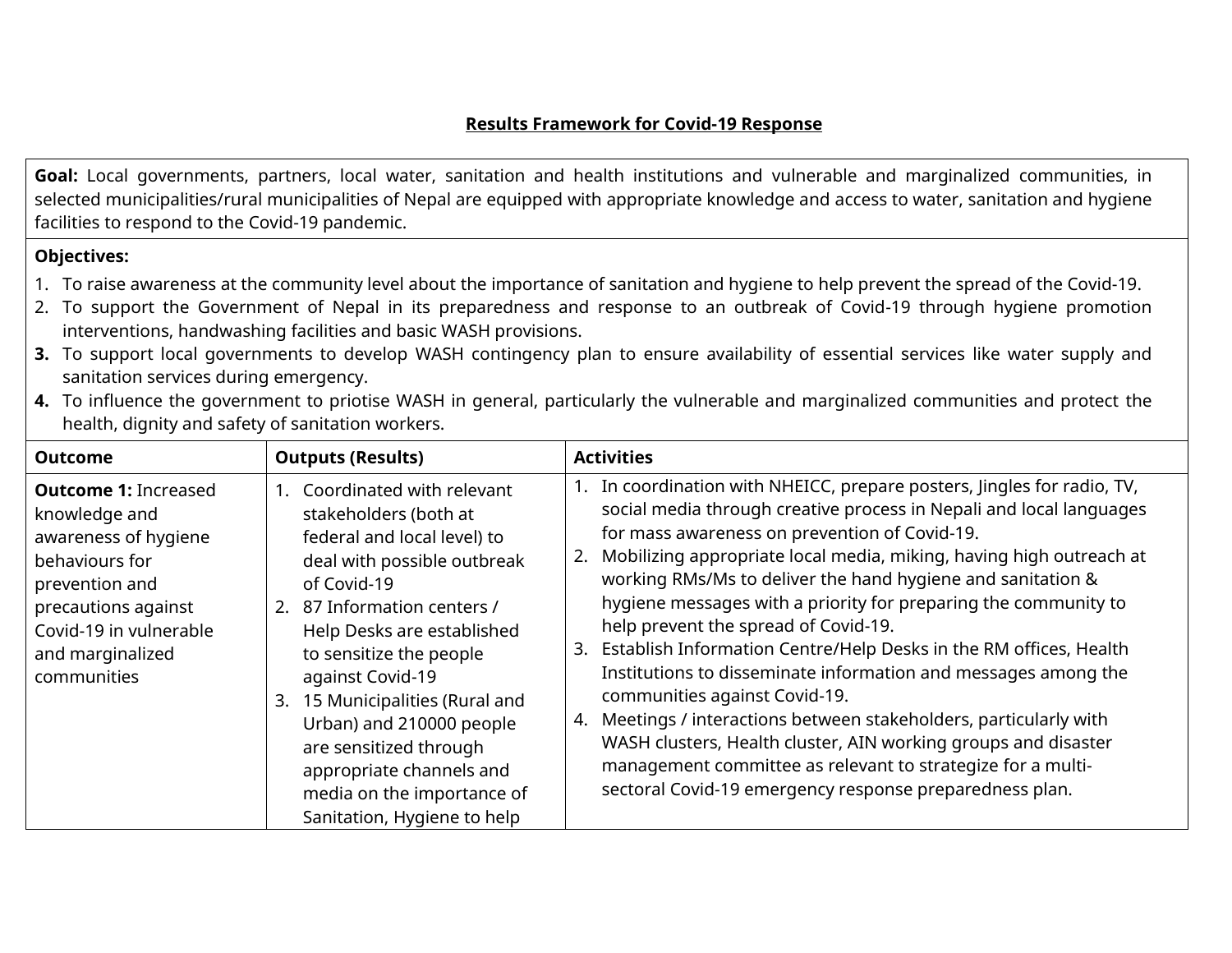|                                                                                                                                              | prevent Covid-19                                                                                                                                                                                                                                                                                                                                                                                                                                                           |                                                                                                                                                                                                                                                                                                                                                                                                                                                                                                                                                                                                                                                                                                                                                                                                                                                                                                                                                                                                                                                                                                                                                                                                                                                                                                                                                                                                                                                                         |
|----------------------------------------------------------------------------------------------------------------------------------------------|----------------------------------------------------------------------------------------------------------------------------------------------------------------------------------------------------------------------------------------------------------------------------------------------------------------------------------------------------------------------------------------------------------------------------------------------------------------------------|-------------------------------------------------------------------------------------------------------------------------------------------------------------------------------------------------------------------------------------------------------------------------------------------------------------------------------------------------------------------------------------------------------------------------------------------------------------------------------------------------------------------------------------------------------------------------------------------------------------------------------------------------------------------------------------------------------------------------------------------------------------------------------------------------------------------------------------------------------------------------------------------------------------------------------------------------------------------------------------------------------------------------------------------------------------------------------------------------------------------------------------------------------------------------------------------------------------------------------------------------------------------------------------------------------------------------------------------------------------------------------------------------------------------------------------------------------------------------|
| <b>Outcome 2: People and</b><br>communities are<br>practicing improved<br>hygiene behavior,<br>particularly hand<br>washing with soap.       | Placement<br>177<br><sub>of</sub><br>1.<br>Handwashing Facilities and<br>36 sanitation facilities in<br>of<br>locations<br>strategic<br>RMs/M<br>demonstrate<br>to<br>handwashing practices<br>Delivered water services<br>2.<br>are periodically disinfected<br>for safe consumption and<br>handwashing<br>4. At least 39,000 HHs and<br>210,000 people are made<br>aware on the importance of<br>hand hygiene, sanitation<br>behavior practices and use<br>of safe water | 1. Install Handwashing<br>stations<br>and<br>sanitation<br>facilities<br>in in<br>municipalities (urban and rural) offices, Health Care Facilities,<br>community / public toilets, and wards to reach vulnerable<br>community.<br>2. Establish sanitation facilities (temporary toilets) in strategic<br>locations, particularly quarantine areas where the sanitation<br>facilities currently are not enough to cater to the people in the<br>quarantine areas.<br>3. Testing of WQ in water systems and carry out chlorination<br>(disinfection) in the water systems (that failed to maintain residual<br>chlorine and meet other national drinking WQ standards) in the<br>distribution systems of water schemes.<br>4. Raise awareness on the use of safe water by promoting water<br>purification through Point of Use water treatment options or use of<br>chlorine liquid (disinfectant such as Piyush/Water Guard etc.) within<br>the communities/HHs for safe consumption of water (if the WQ tests<br>failed to meet WQ standards).<br>5. Create BCC materials on handwashing to sensitize the communities<br>and health care workers on 6 key hygiene behaviors including hand<br>hygiene with particular focus on HW, water Purification and safe<br>management of faeces and wastes and sensitize people through<br>orientations, trainings to the communities / people, staff of help<br>desk / information centers, staff responsible for cleaning etc. |
| <b>Outcome 3: Local</b><br>Government has a<br>WASH contingency plan<br>to ensure availability of<br>water supply and<br>sanitation services | 1. 15 municipalities (rural and<br>urban)<br>provided<br>are<br>technical<br>support<br>to<br>develop WASH contingency<br>plan (as a part/chapter of<br><b>WASH</b><br>ensuring<br>plan)                                                                                                                                                                                                                                                                                   | Prepare a contingency plan and institutionalized it as a part of<br>WASH Plan aligning with the cluster committees at federal/local<br>government level (as appropriate) to ensure regular and adequate<br>quantity of supply of water, continued use of toilets and proper<br>waste management.<br>Lobby and influence RMs for the allocation of budget to realize                                                                                                                                                                                                                                                                                                                                                                                                                                                                                                                                                                                                                                                                                                                                                                                                                                                                                                                                                                                                                                                                                                     |